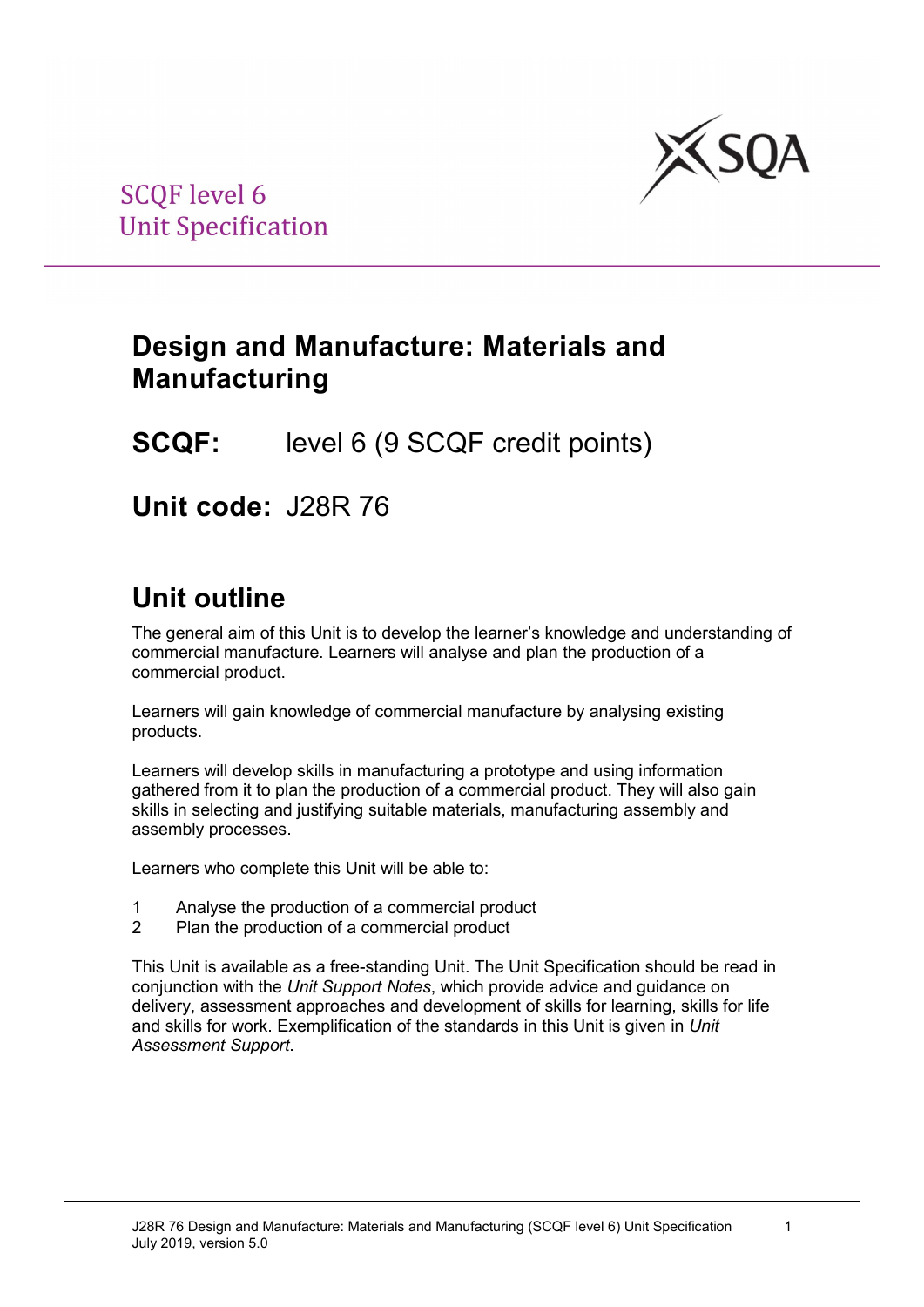### **Recommended entry**

Entry to this Unit is at the discretion of the centre. However, learners would normally be expected to have attained the skills, knowledge and understanding required by one or more of the following or equivalent qualifications and/or experience:

♦ National 5 Design and Manufacture Course or relevant Units

### **Equality and inclusion**

This Unit Specification has been designed to ensure that there are no unnecessary barriers to learning or assessment. The individual needs of learners should be taken into account when planning learning experiences, selecting assessment methods or considering alternative evidence. For further information, please refer to the *Unit Support Notes.*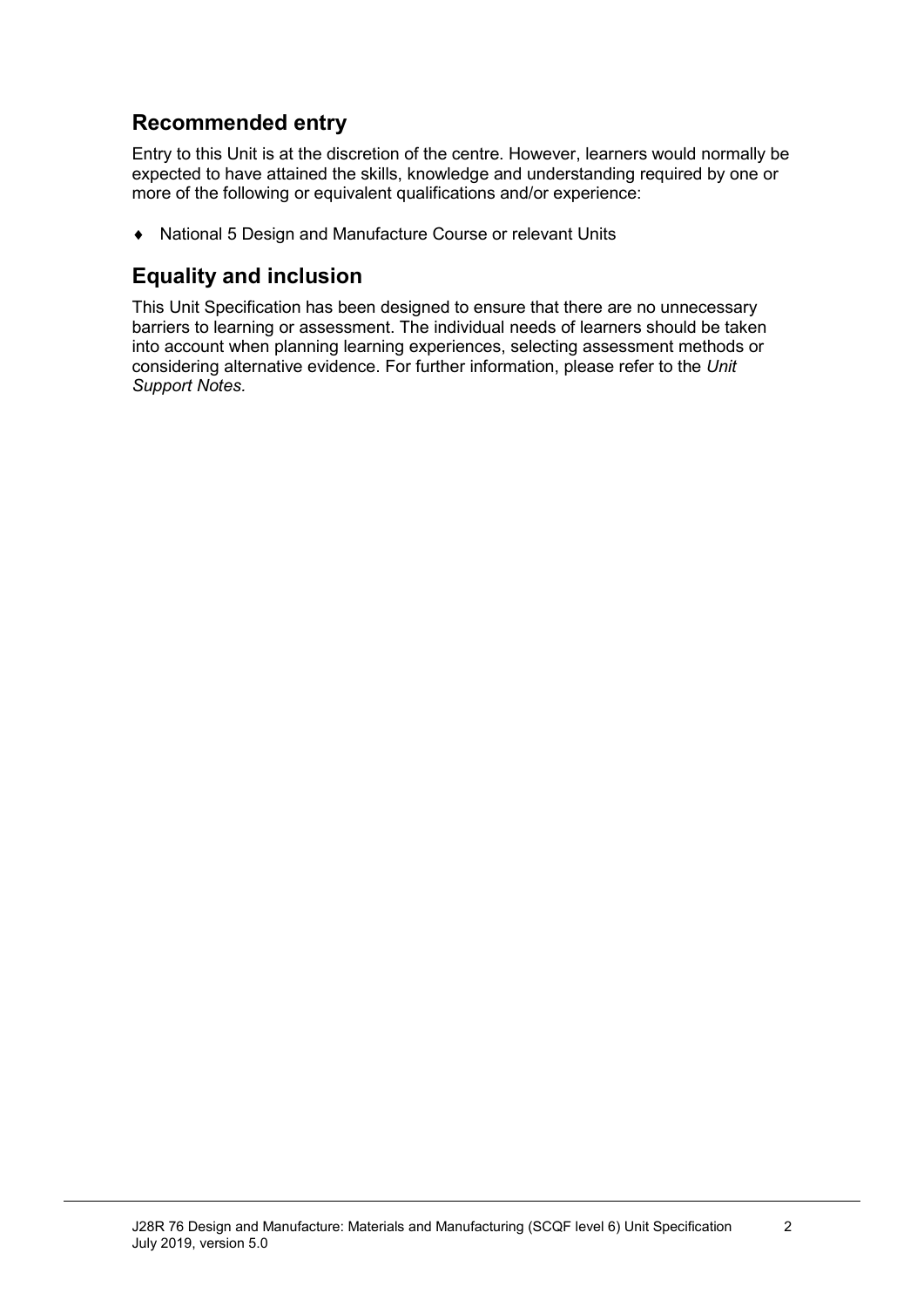# **Standards**

## **Outcomes and assessment standards**

### **Outcome 1**

The learner will:

#### **1 Analyse the production of a commercial product by:**

- 1.1 Exploring the suitability of the materials used
- 1.2 Exploring the suitability of the manufacturing and assembly processes used
- 1.3 Exploring the product's sustainability and its impact on the environment

### **Outcome 2**

The learner will:

#### **2 Plan the production of a commercial product by:**

- 2.1 Manufacturing an accurate and detailed prototype/scale model
- 2.2 Using information gathered from the prototype/scale model
- 2.3 Selecting and justifying suitable materials
- 2.4 Selecting and justifying suitable manufacturing and assembly processes

## **Evidence Requirements for the Unit**

Assessors should use their professional judgement, subject knowledge and experience, and understanding of their learners, to determine the most appropriate ways to generate evidence and the conditions and contexts in which they are used.

Evidence will be a combination of written, graphic and practical evidence. Evidence may be presented for individual Outcomes or it may be gathered for the Unit as a whole through combining assessment holistically in one single activity. If the latter approach is used, it must be clear how the evidence covers each Outcome.

For this Unit, learners will be required to provide evidence of:

- ♦ knowledge and understanding of a range of manufacturing processes and materials
- ♦ skills in planning and making models/prototypes
- ♦ a critical understanding of the factors that impact on the design and manufacture of products
- ♦ an understanding of the impact of design and manufacturing technologies on sustainability and the environment

Exemplification of assessment is provided in *Unit Assessment Support*. Advice and guidance on possible approaches to assessment is provided in the *Unit Support Notes.*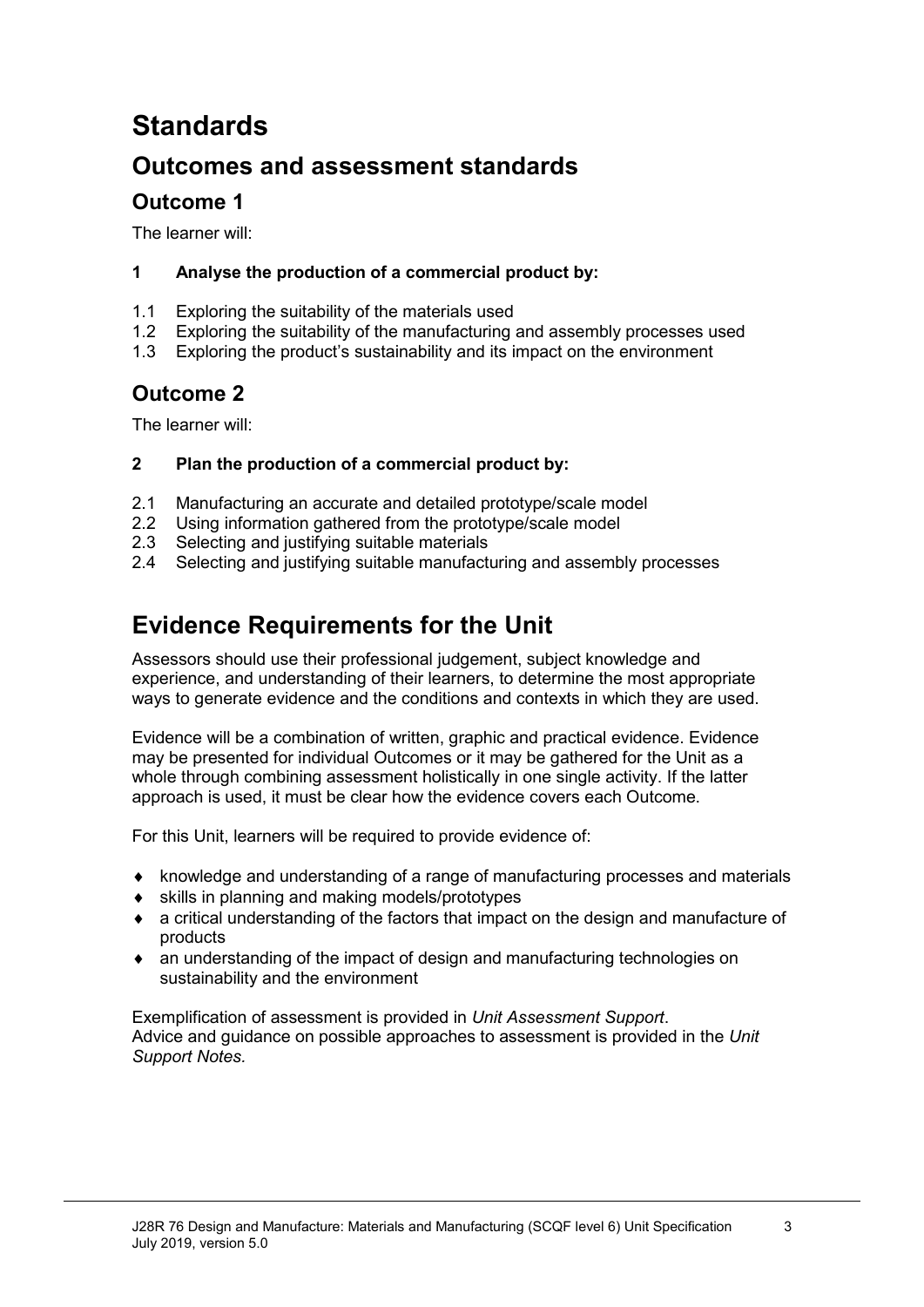## **Assessment standard thresholds**

If a candidate successfully meets the requirements of the specified number of Assessment Standards they will be judged to have passed the Unit overall and no further re-assessment will be required.

The specific requirements for this Unit is as follows:

♦ 5 out of 7 Assessment Standards must be achieved

It should be noted that there will still be the requirement for candidates to be given the opportunity to meet all Assessment Standards. The above threshold has been put in place to reduce the volume of re-assessment where that is required.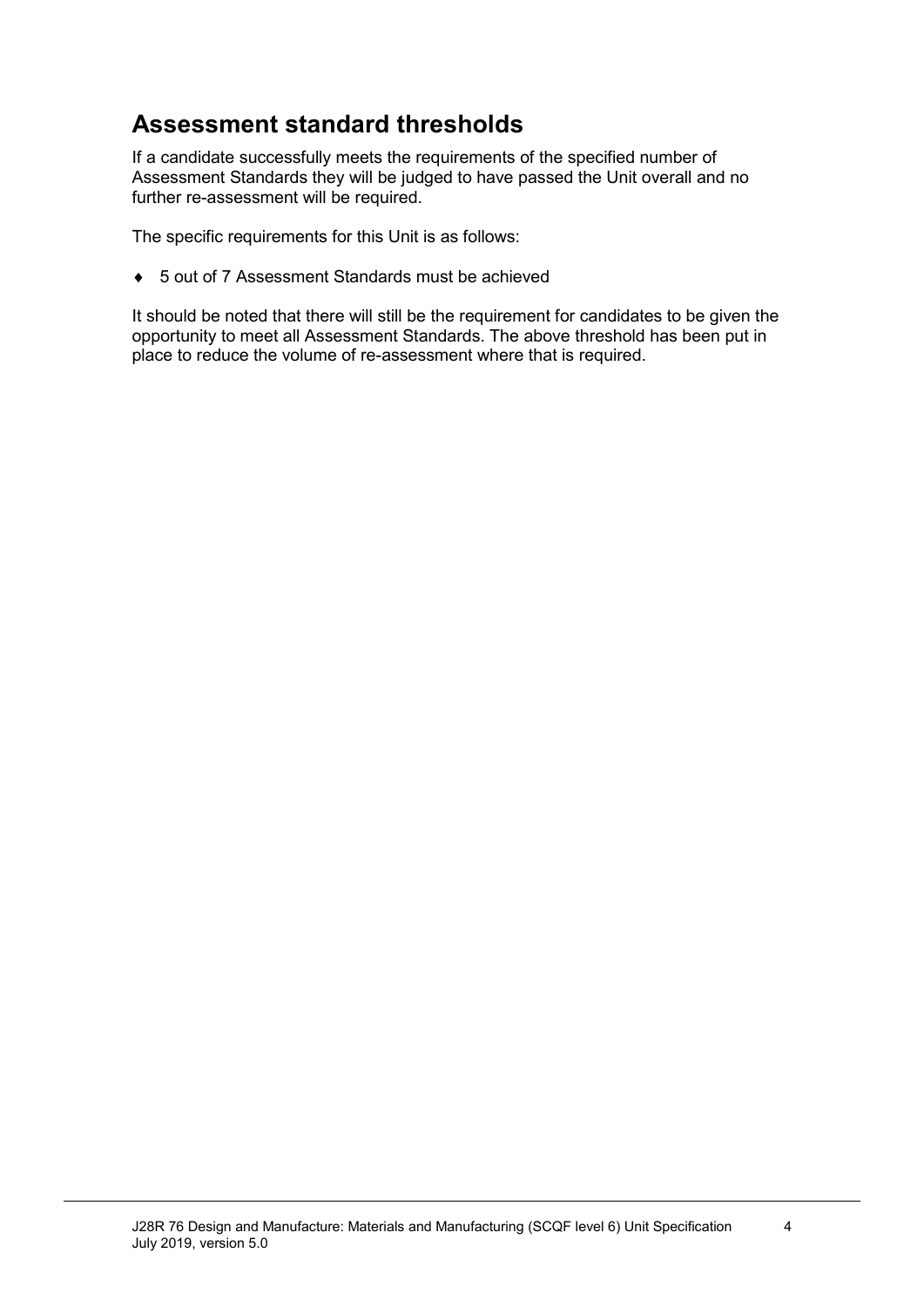## **Development of skills for learning, skills for life and skills for work**

It is expected that learners will develop broad, generic skills through this Unit. The skills that learners will be expected to improve on and develop through the Unit are based on SQA's *Skills Framework: Skills for Learning, Skills for Life and Skills for Work and* drawn from the main skills areas listed below. These must be built into the Unit where there are appropriate opportunities.

# **2 Numeracy**

Money, time and measurement

#### **4 Employability, enterprise and citizenship**

4.4 Enterprise

#### **5 Thinking skills**

- 5.3 Applying
- 5.4 Analysing and evaluating
- 5.5 Creating

Amplification of these is given in SQA's *Skills Framework: Skills for Learning, Skills for Life and Skills for Work.* The level of these skills should be at the same SCQF level of the Unit and be consistent with the SCQF level descriptor. Further information on building in skills for learning, skills for life and skills for work is given in the *Unit Support Notes.*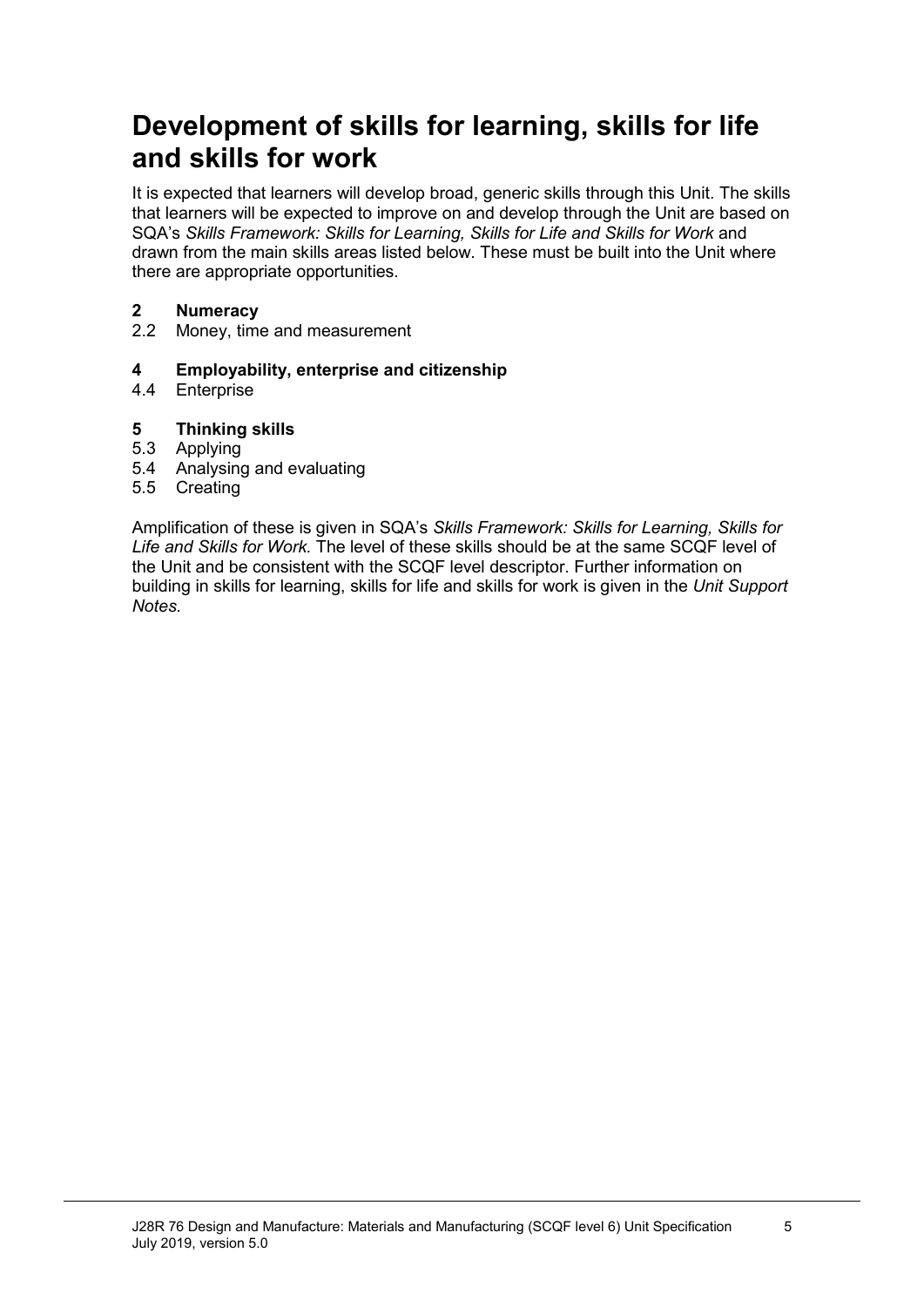# **Administrative information**

**Published:** July 2019 (version 5.0)

**Superclass:** WB

### **History of changes to National Unit Specification**

| <b>Version</b> | <b>Description of change</b>                                                                                                                                                                                                                                                                                                                                                                                                                                                                                                       | <b>Authorised by</b>                     | <b>Date</b>       |
|----------------|------------------------------------------------------------------------------------------------------------------------------------------------------------------------------------------------------------------------------------------------------------------------------------------------------------------------------------------------------------------------------------------------------------------------------------------------------------------------------------------------------------------------------------|------------------------------------------|-------------------|
| 2.0            | Changes made to Outcome 3 Assessment<br>Standards to support materials and manufacturing<br>context only, rather than linking to the Design Unit<br>(H22T 76), allowing for the Materials and<br>Manufacturing Unit to be taken as a single Unit, or<br>part of the Course.<br>Changes have been made to ensure consistency<br>with the evidence required by the Outcomes:<br>Previous AS 1.1 'Investigate appropriate<br>materials' has been removed.<br>Previous AS 2.1 'Investigate appropriate<br>processes' has been removed. | Qualifications<br>Development<br>Manager | April 2014        |
|                | New AS 2.1 (previously AS 2.2) 'Evaluating'<br>replaced with 'selecting and justifying'.<br>New AS 2.2 (previously AS 2.2) 'investigating'<br>replaced with 'selecting and justifying'.                                                                                                                                                                                                                                                                                                                                            |                                          |                   |
| 3.0            | The Unit outline has been revised and practical<br>skills have been clarified.<br>Outcome 3 has been removed and Assessment<br>Standards consolidated/updated to enhance<br>articulation with other levels.<br>Changes have been made to the Evidence<br>Requirements for the Unit to reflect the above.                                                                                                                                                                                                                           | Qualifications<br>Manager                | April 2016        |
| 4.0            | Level changed from Higher to SCQF level 6.<br>Assessment standard threshold added.                                                                                                                                                                                                                                                                                                                                                                                                                                                 | Qualifications<br>Manager                | September<br>2018 |
| 5.0            | Unit code updated                                                                                                                                                                                                                                                                                                                                                                                                                                                                                                                  | Qualifications<br>Manager                | <b>July 2019</b>  |

This specification may be reproduced in whole or in part for educational purposes provided that no profit is derived from reproduction and that, if reproduced in part, the source is acknowledged. Additional copies of this Unit can be downloaded from SQA's website at [www.sqa.org.uk.](http://www.sqa.org.uk/)